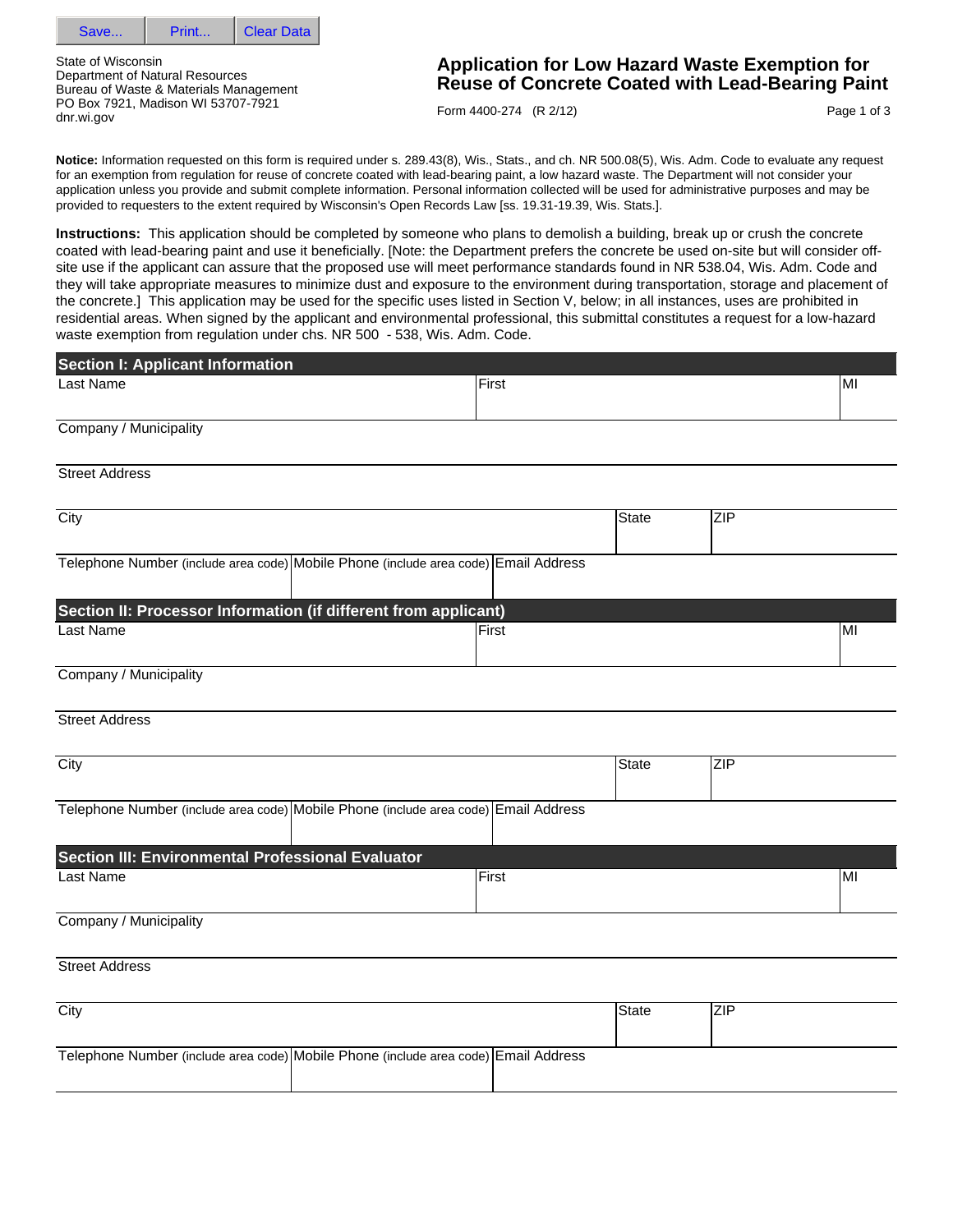## **Application for Low Hazard Waste Exemption for Reuse of Concrete Coated with Lead-Bearing Paint**

Form 4400-274 (R 2/12)

Page 2 of 3

#### **Section IV: Project Name and Location**

Project Name

| Company / Municipality |  |
|------------------------|--|
| <b>Street Address</b>  |  |

| City | - - - - - - | . |
|------|-------------|---|
|      |             |   |

Address and legal description and zoning designation of the property on which the reuse of concrete will be located:

(Attach an enlarged 7.5 minute USGS topographical map or other base map having a maximum scale of 1 inch = 300 feet of the property on which the reuse of concrete will be take place, with the construction area outlined.)

#### **Section V: Description of Proposed Use of Concrete Coated with Lead-Bearing Paint (Checklist)**

1. Provide a copy of any analytical testing results conducted on the paint or concrete coated with lead-bearing paint.

- a. Optional results from lead tests on paint coating using laboratory testing or measured by an XRF instrument (see WA605 - Concrete Recycling and Disposal Fact Sheet) http://dnr.wi.gov/org/aw/wm/publications/anewpub/WA605.pdf b. Optional - results from TCLP or SPLP run on total lead-bearing painted concrete.
- 2. Provide an estimate of the volume of concrete coated with lead-bearing paint (s. 254.11(8), Stats.) that will be reused on the property described above and the volume of non-lead bearing painted concrete.
- 3. Provide a description of the crushing, storage, and placement procedures, including controls for dust, noise and stormwater management as well as an expected timeline for beginning each stage of the process.
- 4. Provide a detailed location and description of the site, including an outline of the reuse area boundaries clearly delineated on a topographic map.
- 5. Check in the list (below) all anticipated uses for which the concrete coated with lead-bearing paint might be used for this project and indicate the approximate amount of concrete expected to be used for this project. You will need to submit a new application for additional uses not checked in this application.

| <b>Seeking Exemption for These Anticipated Uses</b>                                                                                                                 | <b>Estimated volume use</b><br>(Indicate tons or cu. yds) |
|---------------------------------------------------------------------------------------------------------------------------------------------------------------------|-----------------------------------------------------------|
| Structural fill under a building foundation                                                                                                                         |                                                           |
| Asphaltic concrete pavement or portland cement concrete pavement additive                                                                                           |                                                           |
| <b>Confined geotechnical fill material for the base course, subbase or subgrade of</b><br>commercial, industrial, or non-residential institutional <b>buildings</b> |                                                           |
| Base course, subbase or subgrade fill for the construction of portland cement<br>concrete or asphaltic concrete non-residential paved lots                          |                                                           |
| Base course, subbase or subgrade fill for the construction of a paved federal,<br>state or municipal roadway                                                        |                                                           |
| Other (describe the use)                                                                                                                                            |                                                           |
|                                                                                                                                                                     |                                                           |
|                                                                                                                                                                     |                                                           |
|                                                                                                                                                                     |                                                           |